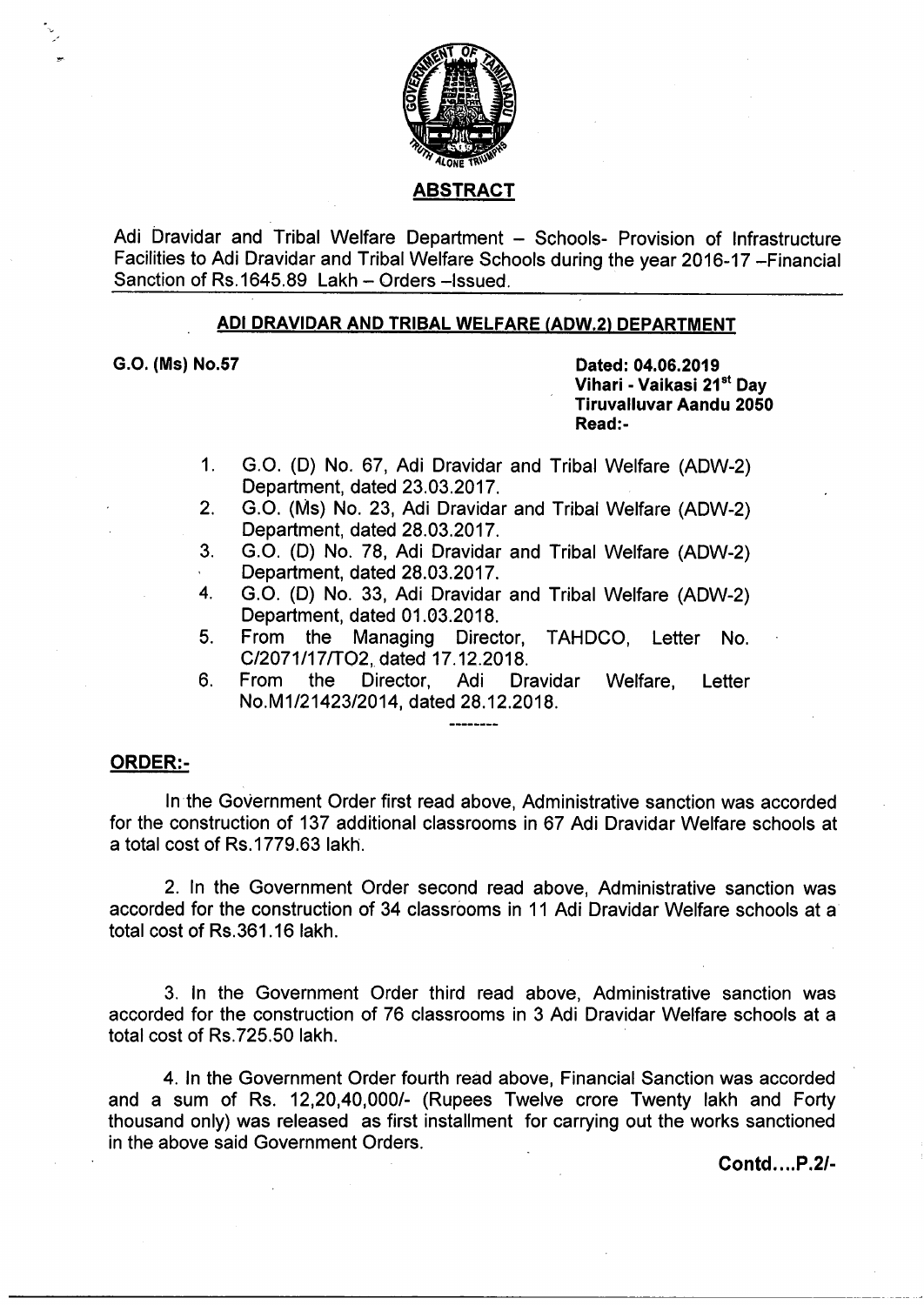5. In the letter fifth read above, the the Managing Director, TAHDCO has requested the Government to accord financial sanction for the balance amount of Rs.1645.89 lakh for carrying out the works sanctioned in Government Orders first, second and third read above as detailed below:-

| SI.<br><b>No</b> | G.O No. and date                                                                                   | <b>Amount</b><br><b>Sanctioned</b><br>(Rs.in<br>Lakh) | <b>Amount</b><br>already<br>released<br>(Rs.in Lakh) | Amount to be<br>released<br>(Rs.in Lakh) |
|------------------|----------------------------------------------------------------------------------------------------|-------------------------------------------------------|------------------------------------------------------|------------------------------------------|
|                  | G.O. (D) No. 67, Adi<br>Dravidar and Tribal Welfare,<br>(ADW-2) Department, dated<br>23.03.2017.   | 1779.63                                               | 889.82                                               | 889.81                                   |
| 2 <sup>1</sup>   | G.O.(Ms) No. 23,<br>Adi<br>Dravidar and Tribal Welfare<br>(ADW-2), Department, dated<br>28.03.2017 | 361.16                                                | 180.58                                               | 180.58                                   |
| 3 <sup>1</sup>   | G.O.(D) No. 78, Adi Dravidar<br>and Tribal Welfare, (ADW-2)<br>dated<br>Department,<br>28.03.2017  | 725.50                                                | 150.00                                               | 575.50                                   |
|                  | <b>TOTAL</b>                                                                                       | 2866.29                                               | 1220.40                                              | 1645.89                                  |

6. The Government, after careful examination, have decided to accord financial sanction and to release the remaining amount of Rs.16,45,89,000/- (Rupees Sixteen Crore Forty Five Lakh and Eighty Nine Thousand only) for carrying out the works sanctioned in Government Orders first, second and third read above:

7. The expenditure sanctioned in para-6 above shall be debited to the folloWing head of account :-

" 4225 Capital outlay on welfare of Scheduled Castes, Scheduled Tribes, other Backward Classes and Minorities — 01 Welfare of Scheduled Castes — 277 Education — State's Expenditure - JB Construction of Adi-Dravidar Welfare School Buildings — 416 Major works- 01 Major works.

(IFHRMS DPC 4225 O1 277 JB 416 01 ) (Old DPC. - 4225 01 277 JB 1601 )"

8. The Director, Adi Dravidar Welfare is authorized to draw and release the amount to TAHDCO to execute the works sanctioned in para-6 above. The amount sanctioned in para -6 above shall not be paid in cash but shall be credited to the following head of account by Contra credit:-

Contd....P.3/-